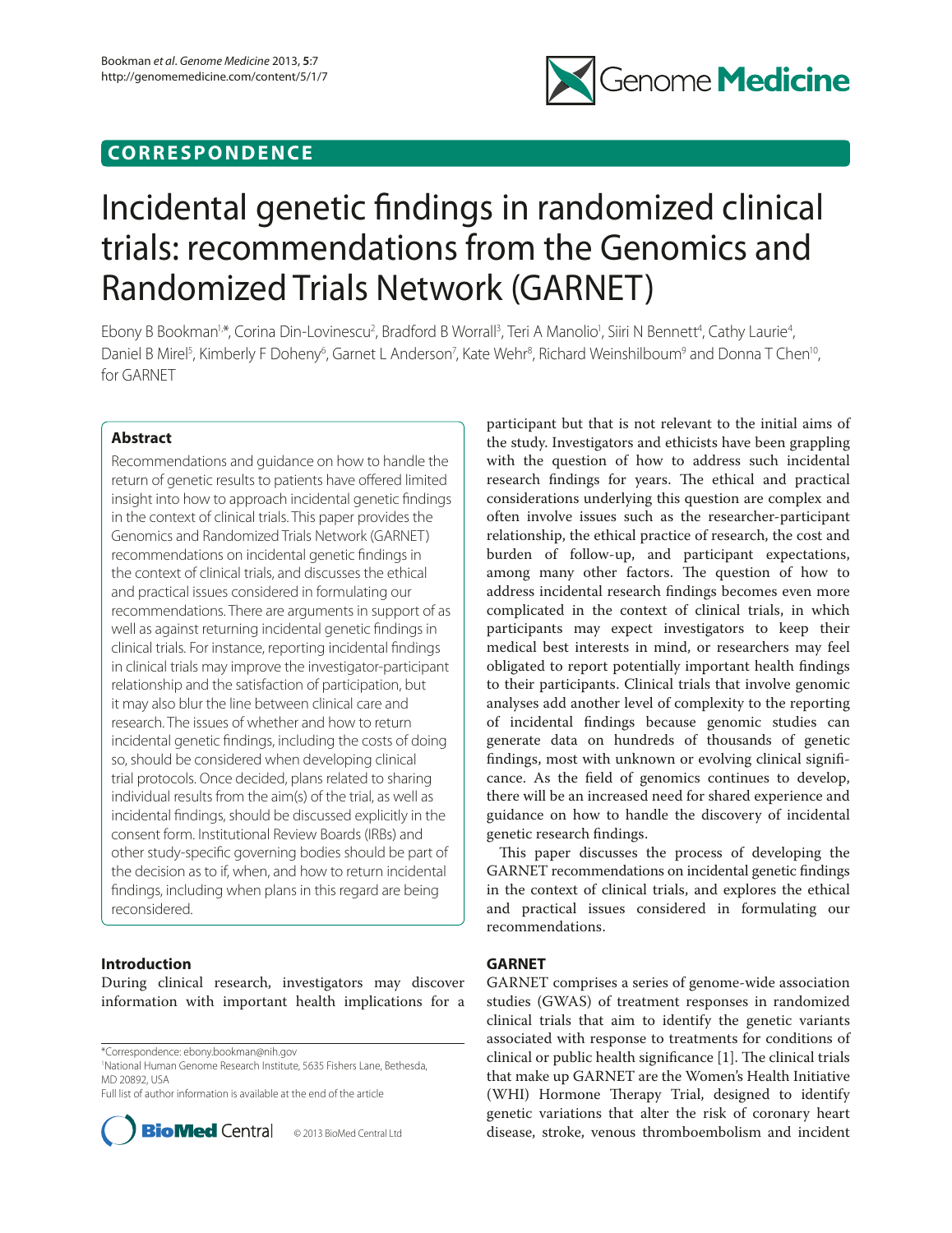diabetes after exposure to hormone therapy; the SUCCESS A breast cancer trial, which aims to identify genetic variations that influence the efficacy or toxicity of chemotherapy for breast cancer; and the Vitamin Intervention for Stroke Prevention (VISP) trial, designed to identify genetic variants that influence the risk of recurrent stroke, myocardial infarction or death in response to vitamin therapy. GARNET utilizes existing clinical trial data and sample resources to identify genetic variants that influence an individual's response to treatment, to determine whether specific treatments are more or less effective in groups defined by genotype, and to develop and disseminate innovative methods for adding genomewide technologies to randomized clinical trials and interpreting the results in the context of a randomized treatment assignment. For a variety of historical reasons, consent forms for the clinical trials included in GARNET explicitly state that results will not be returned to participants. However, owing to investigator concerns about the possibility of encountering a potentially actionable genetic result, GARNET created an Incidental Findings Subcommittee to consider how to handle any such results.

After finding limited information on how to handle incidental genetic findings and individual research results when adding genome-wide analyses to clinical trials, the GARNET Incidental Findings Subcommittee set out to develop an approach as part of the goal of developing and disseminating methods for adding genome-wide technologies to randomized clinical trials (Box 1). The recommendations below are taken from [1,2].

The GARNET recommendations were made after a review of the studies' consent forms and the existing literature regarding the return of individual research results and incidental findings in clinical trial and genetic research settings. From the outset, it was thought important to determine the kinds of incidental findings found when performing genome-wide genotyping, in order to provide information about this for researchers working on studies in which genomic analyses are prospectively or retrospectively incorporated into clinical trials. The precedent for this was set by the GENEVA consortium [3], which encourages research groups performing genome-wide association studies, such as GARNET, to think prospectively about how clinically relevant incidental findings will be addressed within their studies [4].

The Subcommittee also felt that IRBs and other studyspecific governing bodies should be actively involved when making decisions on when and how to report incidental genetic findings to individuals, since responsibility for overseeing study policies and procedures, investigator conduct, and participant safety is a shared responsibility. The Subcommittee felt that any return of results should be done in collaboration with a genetic

medicine clinic because these clinics use Clinical Laboratory Improvement Amendments (CLIA)-certified laboratories, have experience with reporting genetic results to individuals, and have genetic counseling and referral resources at their disposal.

Of the total of 10,316 research samples that were genotyped in the three GARNET trials, incidental genetic findings were found in about 1% of samples after performing routine data cleaning and analysis. These included 132 large (>10 megabase pair (Mb)) autosomal chromosome anomalies in 109 samples, 1 male with Kleinfelter's syndrome (XXY), 7 females who had XXX or XXX/XX, and 16 females who were XX/XO. Some of the chromosomal anomalies detected in GARNET are similar to those found in the GENEVA GWAS consortium, where they were found to have an association with hematological cancers [5]. However, no GARNET findings were raised to an actionable level, given that reporting the large autosome anomalies detected has no clear clinical utility. The sex chromosome anomaly findings have possible treatment implications but were not raised to an actionable level as the anomalies may be acquired and, moreover, all participants with these anomalies were over reproductive age.

## **Discussion**

In formulating our recommendations, the Subcommittee reviewed the ethical and practical considerations in support of reporting incidental genetic findings to clinical trial participants as well as the challenges inherent in doing so. Although no GARNET findings were raised to an actionable level, the issues we considered in making our recommendations apply to others facing similar deliberations.

# **Considerations in support of reporting incidental genetic findings to clinical trial participants**

Although incidental findings in genetic studies have historically had a negative connotation due to misattributed parentage [6], recent studies show that incidental findings involving health-related information are not uniformly regarded as unwelcome by participants, particularly if the information can be used to prevent or treat a disease or disorder [7,8]. Indeed, two National Heart, Lung, and Blood Institute working groups recommend that individual genetic results should be offered to study participants if: (1) the genetic finding has important health implications for the participant, and the associated risks are established and substantial; (2) the finding is actionable; (3) the test is analytically valid; and (4) the study participant has opted to receive his or her genetic results [9,10].

Ethical arguments supporting the disclosure of genetic research findings include: (1) the participant's interest in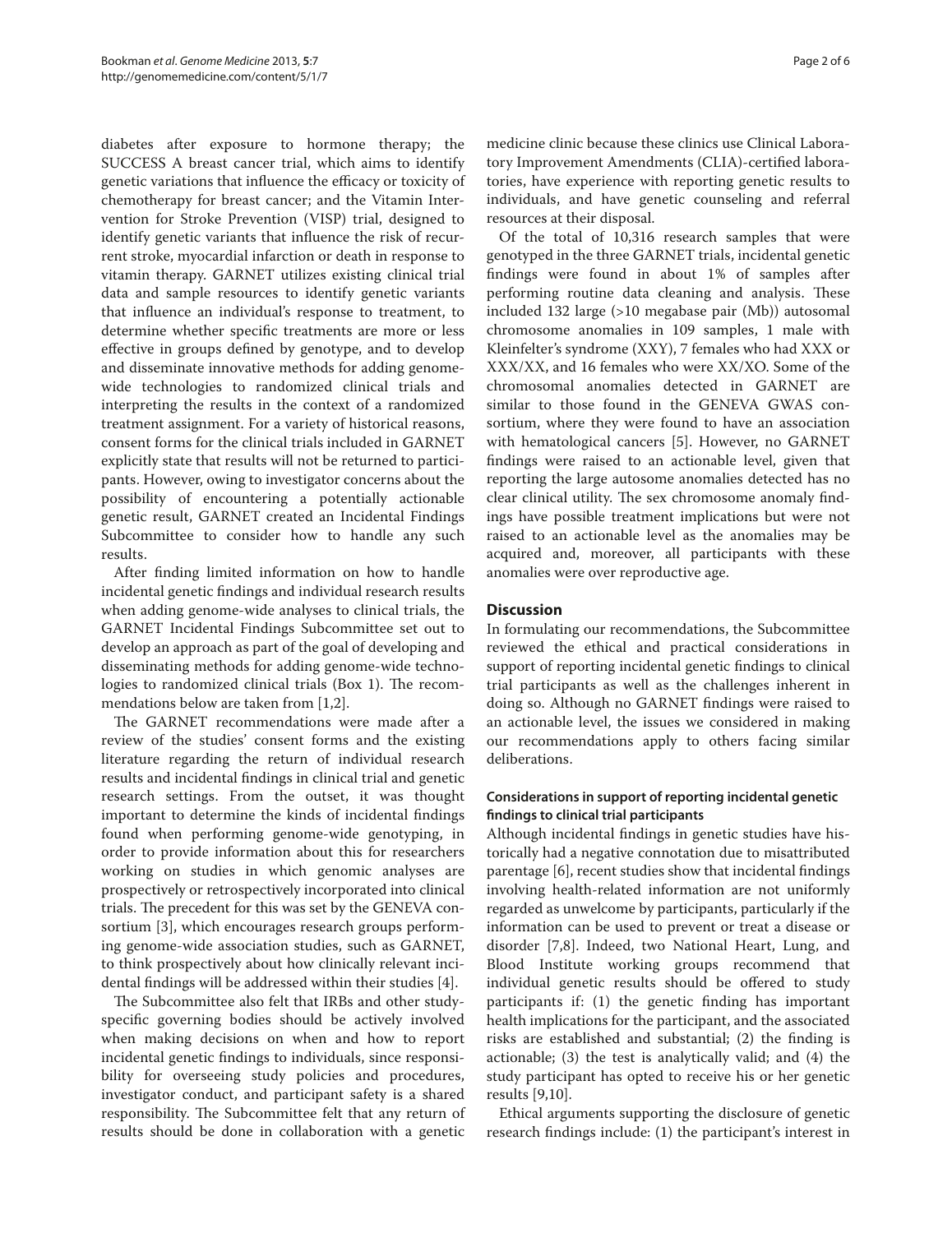#### **Box 1. GARNET recommendations for incidental findings and potentially clinically relevant genetic results when adding genomics to clinical trials**

- Investigators are strongly encouraged to catalogue all identified incidental findings and/or potentially clinically relevant genetic abnormalities, results of discussions with IRBs, and actions taken, if any, so that all individuals involved in the study will have a sense of the scope of these issues.
- After identifying a potentially actionable incidental finding, investigators should discuss with their supervising IRBs how to handle the genetic research results in light of the study-specific consent forms.
- Future users of clinical trial data who identify findings that they consider to have clinical relevance should inform the primary study investigator of these findings, but must understand that all decisions related to notifying research participants of incidental or research genetic results reside with the primary study investigators and their IRBs.
- Investigators should use on-going national and international efforts that are coordinating the determination of clinical validity and utility/actionability of sequence and structural genetic variants to identify genetic findings that have 'established clinical relevance'.
- If research participants ask for their individual genetic results, and investigators and their IRBs have determined that no individual genetic results will be returned to participants, at a minimum the investigator should explain the study rules and try to determine the nature of the participant's interest. If appropriate, the investigators should refer individuals to a local genetic medicine clinic that offers genetic evaluation, diagnosis, assessment, genetic testing and interpretation, counseling and management, as well as referrals to appropriate resources for individuals with genetic disorders.
- Any return of genetic results to study participants should be done with the assistance of and in collaboration with a genetic medicine clinic that offers genetic evaluation, diagnosis, assessment, genetic testing and interpretation, counseling and management, as well as referrals to appropriate resources for individuals with genetic disorders.
- When preparing for further contact with participants in a research cohort (for example, informing participants of important findings that might affect their continued participation in a research study, as part of a re-consent process for the next phase of a longitudinal study, or even during a regularly scheduled periodic newsletter), as when designing new clinical trials with associated genetic studies, investigators are strongly encouraged to:
	- 1. Discuss with their IRB how to present the possibility that there may be clinically relevant incidental and research findings, and outline circumstances and procedures for return of these results that respect the individual participant's preferences, local IRB requirements, and national recommendations;
	- 2. Acknowledge in the consent forms and associated educational materials that this is an area of rapid change, and leave open the possibility that unforeseen circumstances may necessitate further discussion between investigators and participants; and
	- 3. State in consent forms and associated educational materials that study participants may not be informed of important genetic results if investigators and their IRBs decide that no individual genetic results will be returned to participants.

information about themselves; (2) the benefit of receiving genetic findings, either because they can improve health or treatment, or because they can carry personal meaning; (3) an increase in trust in researchers from disclosure, ultimately leading to greater participation; (4) the principle of reciprocity - participants voluntarily agree to contribute to research, and should receive access to the knowledge gained from the research; and (5) returning results is a sign of respect that represents a core ethical commitment in research [11].

Beskow and Burke argue that different types of studies result in varying levels of obligation to return genetic results to participants [12]. For example, family-based studies or research in collaboration with rare disease organizations confer a stronger obligation for return of results, whereas secondary analysis of research data or biobanking studies may represent a weaker obligation [12]. Genetic research conducted in the context of clinical trials differs from many other genetic studies, and some of these contextual differences suggest a potentially stronger obligation for return of results.

The Department of Health and Human Services' Institutional Review Board Guidebook defines a clinical trial as 'a controlled study involving human subjects, designed to evaluate prospectively the safety and efficacy of new drugs or devices or of behavioral interventions' [13]. Participants often receive information about their clinical response, resulting in expectations that differ from observational studies. Thousands of people each year participate in clinical trials in the hope of furthering medical knowledge and obtaining needed medical care [14,15]. 'Therapeutic misconception', a widespread phenomenon, occurs when a research participant does not appreciate the distinction between the imperatives of clinical research and of medical treatment, and therefore inaccurately attributes therapeutic intent to research [16]. Because clinical trials are often performed at medical centers and by researchers who are also healthcare providers, participants may believe that they will receive healthcare benefits from their participation, regardless of the trial aims. Although the main goal of clinical research is to improve medical knowledge, many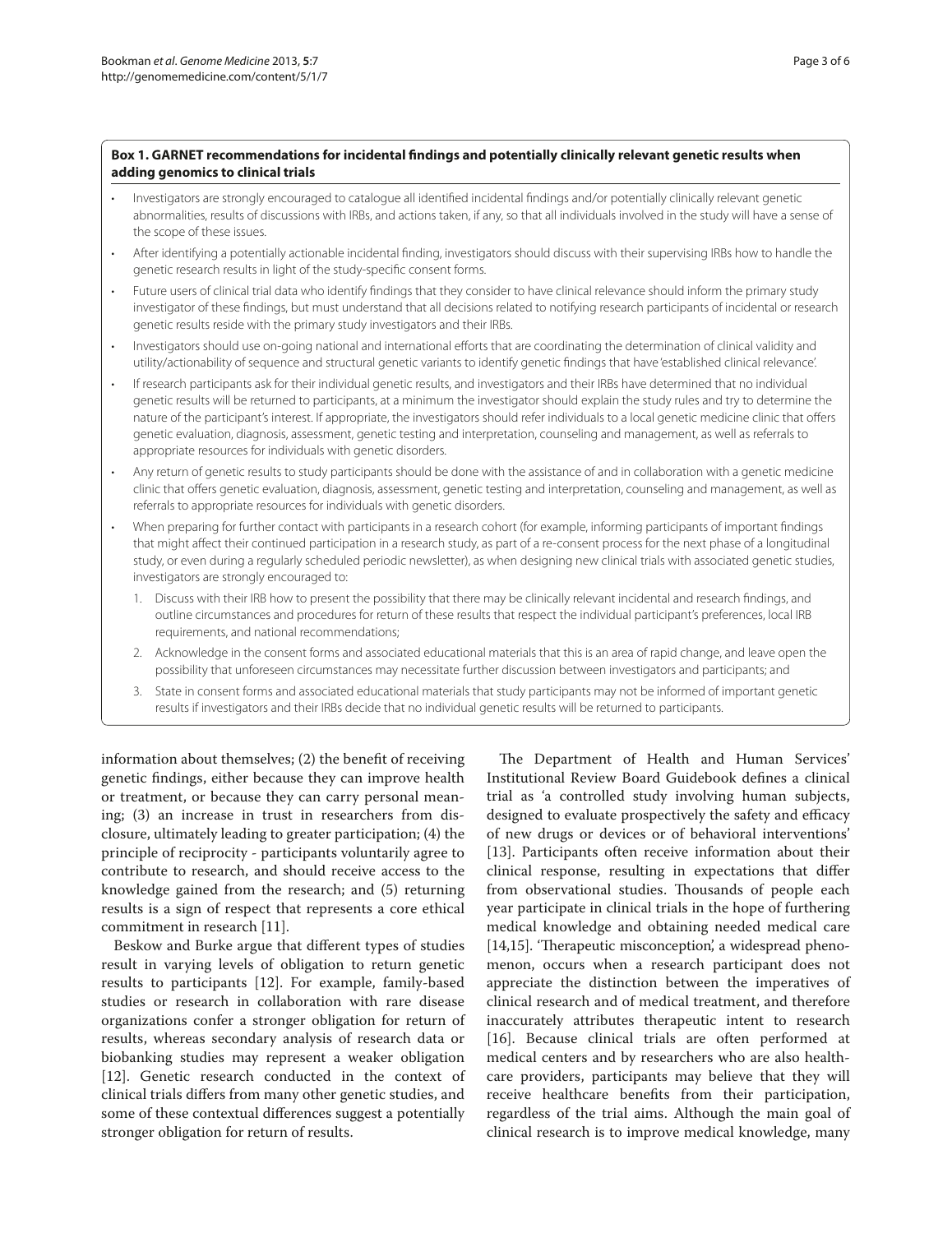clinical trial participants believe the investigators will still provide the best standard of care [6]. A participant may also believe, when signing on to a clinical trial, that the investigators assume responsibility for their health, including that they will supply all relevant health information [17].

In clinical care, healthcare providers may find unexpected abnormalities that are unrelated to a patient's complaints but are essential to the patient's health [17]. The healthcare provider has a responsibility to disclose these findings to the patient, even though that was not the primary reason for the examination. Many feel that responsibility spills over to healthcare providers when they are in an investigator capacity [17]. Thus, some argue that researchers have an obligation to respond to incidental findings that arise during clinical research owing to the nature of the professional relationship they have with their participants and the general duty of beneficence [17]. When clinical trial designs are adapted based on results from interim analyses, such as in adaptive treatment-switching designs [9,18,19], participants are given a greater chance of deriving medical benefit from their study participation and thus may also have increased expectations regarding disclosure of clinically relevant incidental finings, including incidental genetic findings when genetic analyses are included in the study.

Furthermore, some argue that the obligation to report individual results to participants increases when there is frequent interaction among researchers and participants, as in many clinical trials, because a more intense relationship creates a stronger ethical requirement for reciprocity [20]. Additionally, some believe that any increase in participants' vulnerability, uncompensated risks or burdens, and dependence on the researcher may increase the researcher's responsibility to provide ancillary care to participants [21]. As such, in clinical trials in which the researcher-participant relationship may be intense and the participant may be particularly vulnerable, the ethical duty to the participant, which may involve the return of incidental findings, is amplified.

# **Challenges in reporting incidental genetic findings to clinical trial participants**

As in imaging studies, in which there may be incidental findings for a significant percentage of participants [22], participants in studies that involve genome-wide analyses may possess a vast number of variants that differ from reference sequences. Over 1,000 variants have been associated with a disease or trait and more than 650 variants have been associated with a drug response [23,24]. In contrast, hundreds of thousands of variants have no known trait or disease association. As more knowledge is obtained over time, the number of associations will increase, as each personal genome has more than 3 million single nucleotide polymorphisms and over 1,000 large (>500 base pairs (bp)) copy number variants [25]. If clinical trials include whole exomes or wholegenome sequencing, the number of potential incidental genetic findings increases exponentially. When deciding which, if any, incidental genetic findings should be reported to individual study participants, it is important to consider the accuracy of the test results and the usefulness of the information to participants. These criteria are generally described in terms of analytic validity, clinical utility and clinical validity [9,26].

Since the primary aim of research is to yield generalizable knowledge, some investigators feel that planning to disclose individual results such as incidental genetic findings further confuses the line between clinical care and research, and contributes to therapeutic misconception [27]. An appropriate disclosure policy requires that participants are educated beforehand about the range of possible findings and that consent forms truly inform the research participant of the risks and benefits of the proposed research, and explains all possible consequences from participating in the clinical trial. However, it is not feasible to define all the possible findings resulting from genomic analyses, as the number of possible incidental genetic findings is nearly infinite. It would also be impossible to describe the potential consequences of genomic analyses, because the implications of the majority of genetic variants found to date are not known. Finally, most genetic findings are probabilistic or pleiotropic, making them more complex for investigators to explain and for participants to comprehend [27].

Additionally, in genetic testing, there are often psychological effects on those receiving results. Participants receiving a positive test result may experience serious psychological burdens, while those receiving negative test results may experience a false sense of security and think that they will not develop the disease, not understanding that there is still a risk for disease roughly equal to the population risk [7]. Furthermore, even though the Genetic Information Nondiscrimination Act of 2008 (GINA) [28] is meant to decrease the possibility of discrimination in access to employment and health insurance associated with genetic findings, there remains a perceived threat of social stigmatization and discrimination in access to employment, health, disability and/or life insurance that has important implications for disclosing incidental genetic findings. These concerns also extend to family members of people receiving results [29].

Many investigators have stated that the practical difficulty of returning incidental findings is a major barrier to reporting back incidental findings to participants. The large amount of information garnered from incorporating genome-wide technology into clinical trials causes practical challenges for quality assurance, data handling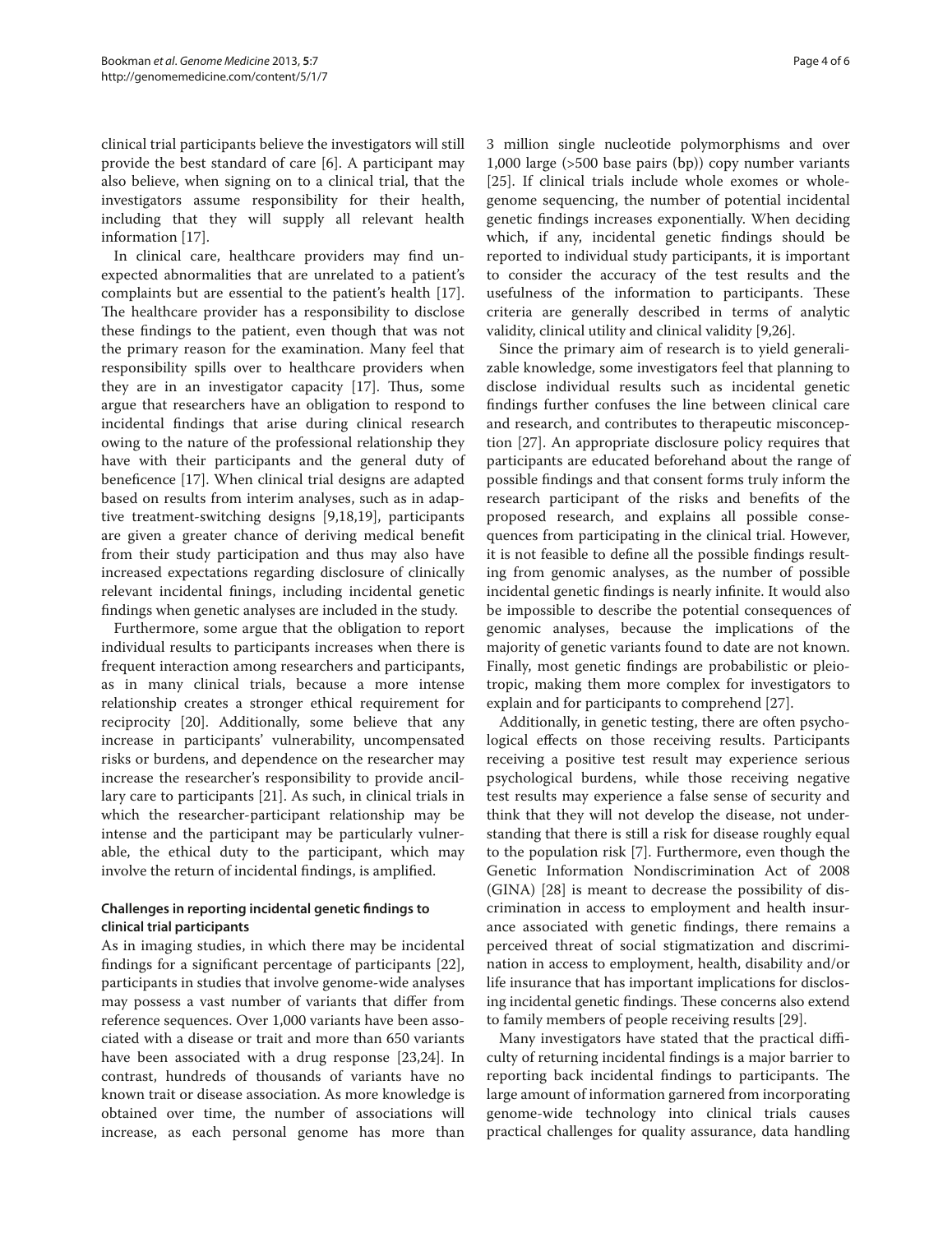and storage. For instance, the age and type of the specimen may affect test results, and cell lines made from primary tissue may exhibit chromosomal changes and mosaicism as an artifact of the transformation process. Sample handling and genotyping in most clinical trials is for research purposes only and is not performed under CLIA certification [30]. Current guidelines and regulations would require that investigators plan to have research results confirmed in a CLIA-certified laboratory to be appropriate for reporting to participants.

Finally, returning incidental genetic findings to individuals requires the investigator(s) who may be communicating the results to have appropriate genetic training and expertise [31,32]. Genetic risk for complex diseases can be particularly complicated and difficult to convey, leading to the common practice of deciding upfront not to return incidental genetic findings to participants and stating as much in the consent forms [9,33]. In a study looking at researcher perspectives on disclosure of incidental findings in genetic research, the surveyed investigators were concerned about the considerable time, energy and personnel necessary for re-contacting and reconsenting participants [34]. Disclosure of incidental findings can be resource intensive, and some argue that it would be unethical to use those resources for feedback when they could be used for research [35].

## **Conclusion**

Although reporting incidental findings in clinical trials may improve the clinician-participant relationship and satisfaction of participation, it may blur the line between clinical care and research. As researchers, it is important to understand what kind of research information participants may want and to consider the scope and nature of our responsibility to communicate results from the aims of a study, as well as incidental genetic findings that may affect a person's health. These determinations are not straightforward and the environment is evolving rapidly. Investigators need to consider that there will be more and more opportunities for disclosure as the volume of genomic data in clinical trials research grows, our understanding of genetic contribution to health and illness expands, and practice norms surrounding giving genetic results to individual participants in research evolve. Investigators will also need to think carefully about when and how to present the possibility of discovering clinically relevant genomic findings that may not be the primary focus of the trial to study participants.

The issues of whether and how to return incidental genetic findings should be considered when determining which results from a trial will be reported. Once decided, plans related to sharing individual results from the aim(s) of the trial, as well as incidental findings, should be discussed explicitly in the consent form. IRBs and other study-specific governing bodies should be consulted when deciding if, when, and how to return incidental genetic findings, as they share responsibility with investigators for study policies and procedures, and participant safety. The GARNET experience and consensus approach to incidental findings may be of help in informing such decision-making in the future.

#### **Abbreviations**

CLIA, Clinical Laboratory Improvement Amendments; GARNET, Genomics and Randomized Trials Network; GINA, Genetic Information Nondiscrimination Act; GWAS, genome-wide association studies; IRB, Institutional Review Board; VISP, Vitamin Intervention for Stroke Prevention; WHI, Women's Health Initiative.

#### **Competing interests**

The authors declare that they have no competing interests.

#### **Acknowledgements**

The authors would like to thank the investigators within GARNET for their contribution to the GARNET Incidental Findings Subcommittee Recommendations as well as to this manuscript. We would also like to thank the NHGRI Return of Results consortium for their thoughtful comments and input. This work was supported in part by National Institutes of Health grants HG005137 (parent study SUCCESS A), HG005152 (parent study WHI), HG005160 (parent study VISP) and HG005157 (GARNET Coordinating Center).

#### **Author details**

1 National Human Genome Research Institute, 5635 Fishers Lane, Bethesda, MD 20892, USA. 2 Touro College of Osteopathic Medicine, 2090 Adam Clayton Powell Jr Blvd, New York, NY 10027, USA. <sup>3</sup>Department of Neurology, Box 800394, University of Virginia School of Medicine, Charlottesville, VA 22908, USA. 4 University of Washington, 46200 NE 74th Street, Bldg 29, Suite 310, Seattle, WA 98195, USA. <sup>5</sup>The Broad Institute, 7 Cambridge Center, Cambridge, MA 02142, USA. <sup>6</sup>The Center for Inherited Disease Research, Johns Hopkins University, 333 Cassell Drive, Suite 2000, Baltimore, MD 21224, USA. 7 Fred Hutchinson Cancer Research Center, 1100 Fairview Ave N, M3-A410, Seattle, WA 98109, USA. <sup>8</sup>University of Washington, Box 359461, UW Tower 15th Floor, 4333 Brooklyn Ave NE, Seattle, WA 98195, USA. 9Mayo Medical School, Mayo Clinic, 200 First Street SW, Rochester, MN 55905, USA. <sup>10</sup>Center for Biomedical Ethics and Humanities, Box 800758, University of Virginia School of Medicine, 101 Hospital Drive, Barringer 5380, Charlottesville, VA 22908, USA.

#### Published: 30 January 2013

#### **References**

- 1. **GARNET** [http://www.garnetstudy.org]<br>2. **GARNET Statement on Incidental Find**
- 2. GARNET Statement on Incidental Findings and Potentially Clinically Relevant Genetic Results
- [http://www.garnetstudy.org/Incidental\_Findings\_Table] 3. GENEVA Consortium [http://genevastudy.org]
- Cornelis MC, Agrawal A, Cole JW, Hansel NN, Barnes KC, Beaty TH, Bennett SN, Bierut LJ, Boerwinkle E, Doheny KF, Feenstra B, Feingold E, Fornage M, Haiman CA, Harris EL, Hayes MG, Heit JA, Hu FB, Kang JH, Laurie CC, Ling H, Manolio TA, Marazita ML, Mathias RA, Mirel DB, Paschall J, Pasquale LR, Pugh EW, Rice JP, Udren J, *et al.*: The Gene, Environment Association Studies consortium (GENEVA): maximizing the knowledge obtained from GWAS by collaboration across studies of multiple conditions. *Genet Epidemiol* 2010, 34:364-372.
- 5. Laurie CC, Laurie CA, Rice K, Doheny KF, Zelnick LR, McHugh CP, Ling H, Hetrick KN, Pugh EW, Amos C, Wei Q, Wang LE, Lee JE, Barnes KC, Hansel NN, Mathias R, Daley D, Beaty TH, Scott AF, Ruczinski I, Scharpf RB, Bierut LJ, Hartz SM, Landi MT, Freedman ND, Goldin LR, Ginsburg D, Li J, Desch KC, Strom SS, Blot WJ, *et al.*: Detectable clonal mosaicism from birth to old age and its relationship to cancer. *Nat Genet* 2012, 44:642-650.
- 6. Parker LS: The future of incidental findings: should they be viewed as benefits? *J Law Med Ethics* 2008, 36:341-351.
- 7. Shalowitz DI, Miller FG: The search for clarity in communicating research results to study participants. *J Med Ethics* 2008, 34:e17.
- 8. Kaufman D, Murphy J, Scott J, Hudson K: Subjects matter: a survey of public